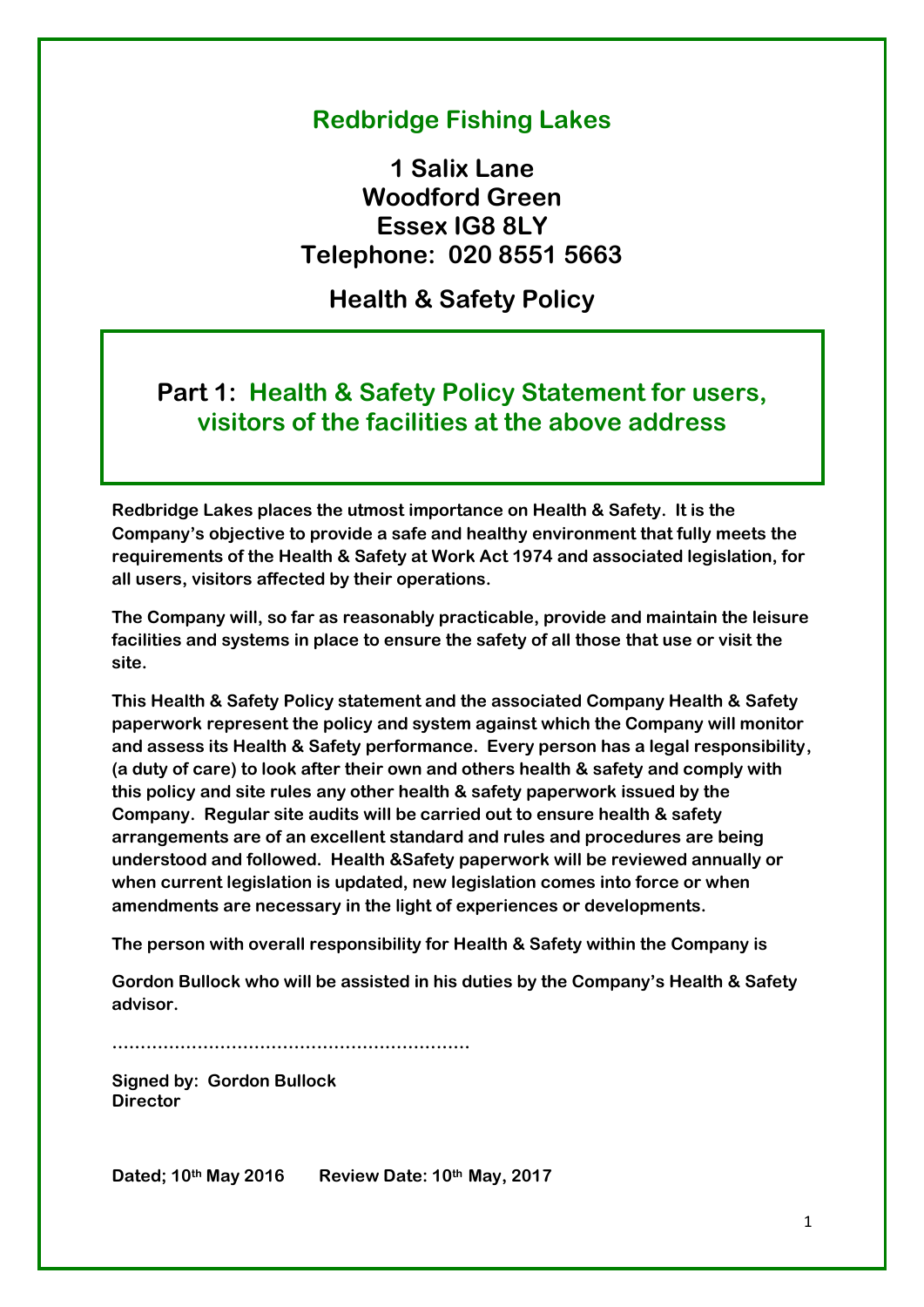# **Part 2: Organisation**

#### **Health & Safety within the organisation:**

**The Managing Director – Gordon Bullock has overall responsibility for Health & Safety for Redbridge Lakes and will ensure that his common law duty is fulfilled in regards to providing his users and visitors.**

**Proper and safe equipment where applicable**

**Safe systems of work**

**Safe premises (this includes safe access and egress)**

**Competent staff.**

**Ensure safe systems of work, risk assessments are provided for any activity which requires them.**

**Provide adequate financial resources in relation to Health & Safety obligations.**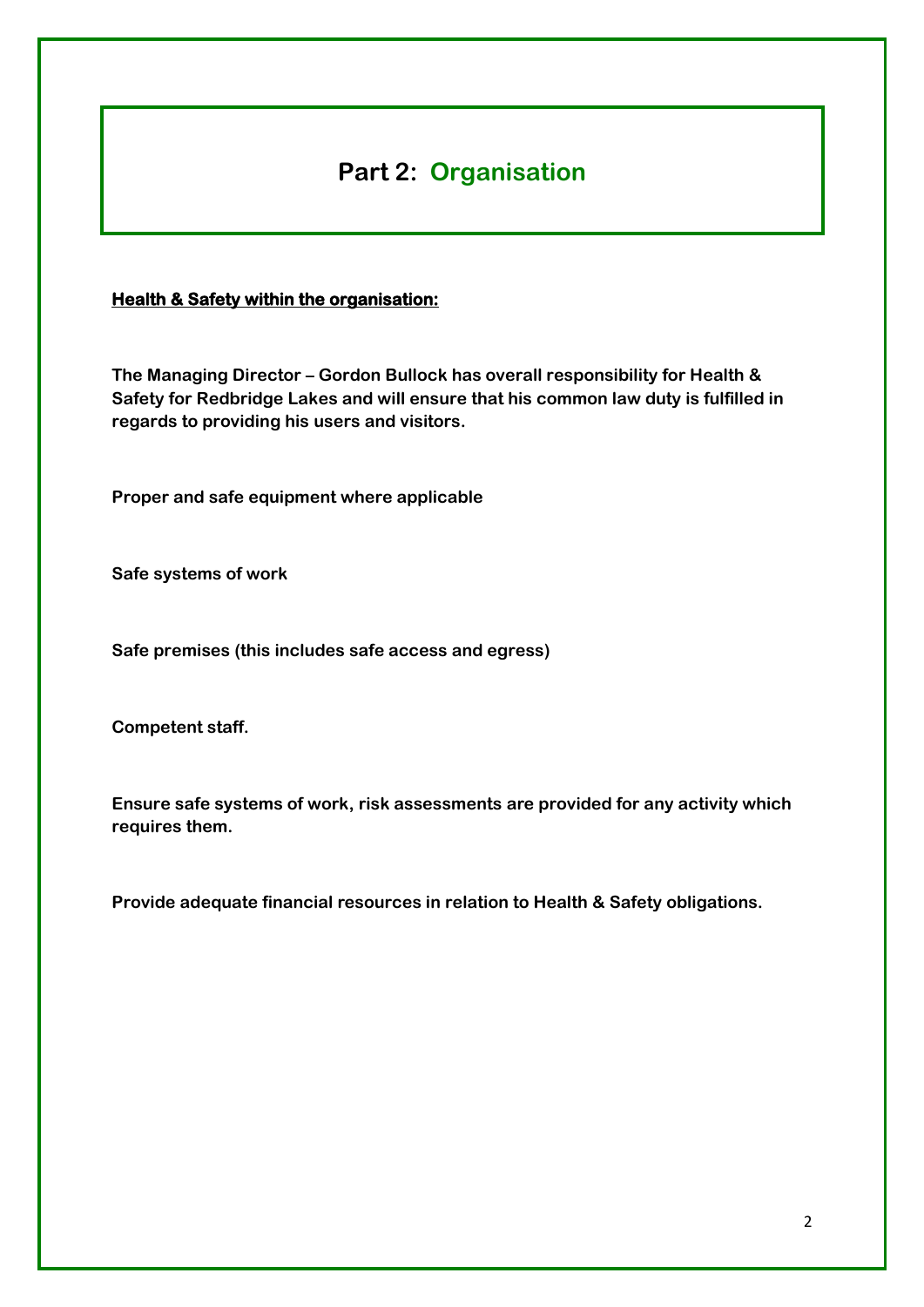# **Part 3:- Summary of General Arrangements**

#### **3.1: Introduction:**

**This document provides a summary of the arrangements for Health, Safety and Welfare, additional paperwork such as, risk assessments, which should be read in conjunction with this Policy.**

#### **3.2: Health & Safety Policy Statement:**

**As required under Health & Safety Law the Company has provided a Health & Safety Policy Statement as evidence of its commitment to maintain a safe and healthy facility, a copy of our Policy is displayed at the entrance of the cafe and is available to all persons.**

#### **3.3: Risk Assessments/Safe Systems of Work:**

**Redbridge Lakes assesses the risk to Health & Safety of anyone who might be affected by their leisure activities. Many of our risk assessments are generic. Site specific risk assessments are written and recorded for any deviations of our original generic risk assessments.** 

#### **3.4: Risk Assessments for Vulnerable Persons:**

**Redbridge Lakes operate a policy whereby if vulnerable persons wish to use the facilities they must be accompanied by a responsible adult/ carer, who are required to carry out their own risk assessment. A template risk assessment can be provided by Redbridge Lakes but responsibility and further risk identification is the responsibility of the responsible adult/carer.**

#### **3.5: Risk Assessment for Young Visitors:**

**Young visitors under the age of 16 must be accompanied by an adult and must be supervised at all times. Visitors to the site are requested to stay clear of anglers at all times.**

#### **3.6: Inexperienced Anglers:**

**Anglers that have no previous experience should request information, instruction, training prior to using the lakes to ensure their safety and the safety of others.**

#### **3.7: Site Rules:**

**Site rules must be followed at all times to ensure the health & safety of all users, visitors, to the lake.**

#### **3.8: Protective Clothing:**

**It is the responsibility of all anglers to wear appropriate clothing and skin protection.**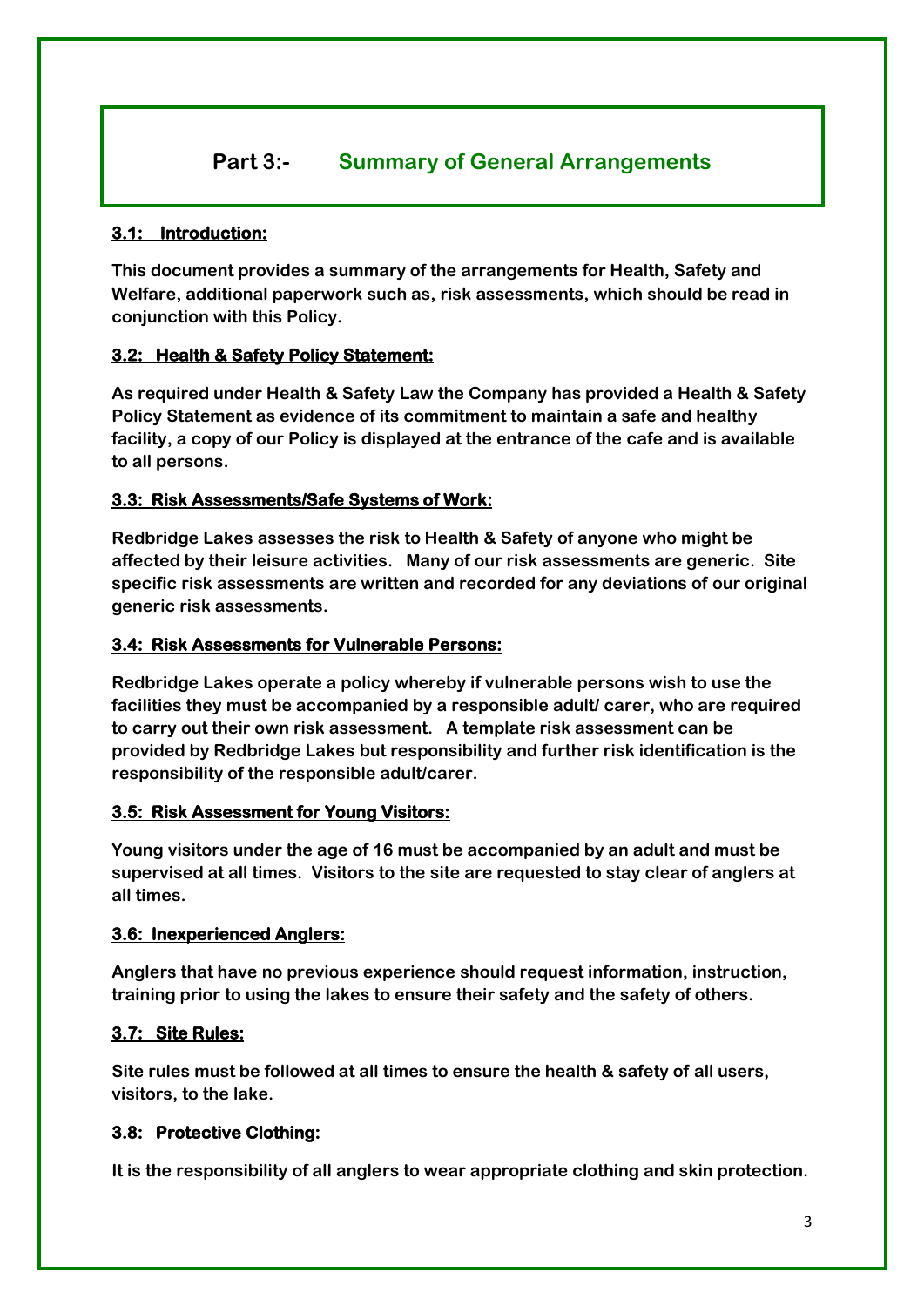### **3.9: Welfare Facilities:**

**Welfare facilities are located on site within the clubhouse building. The facilities comprise of toilets, washing facilities (hot and cold running water), and a cafe serving hot and cold food.**

#### **3.10: Contractors Working on Site:**

**Any Contractor working on site will be required to provide a risk assessment and method statement prior to the work, commencing to ensure the ergonomics have been assessed and adequately controlled.**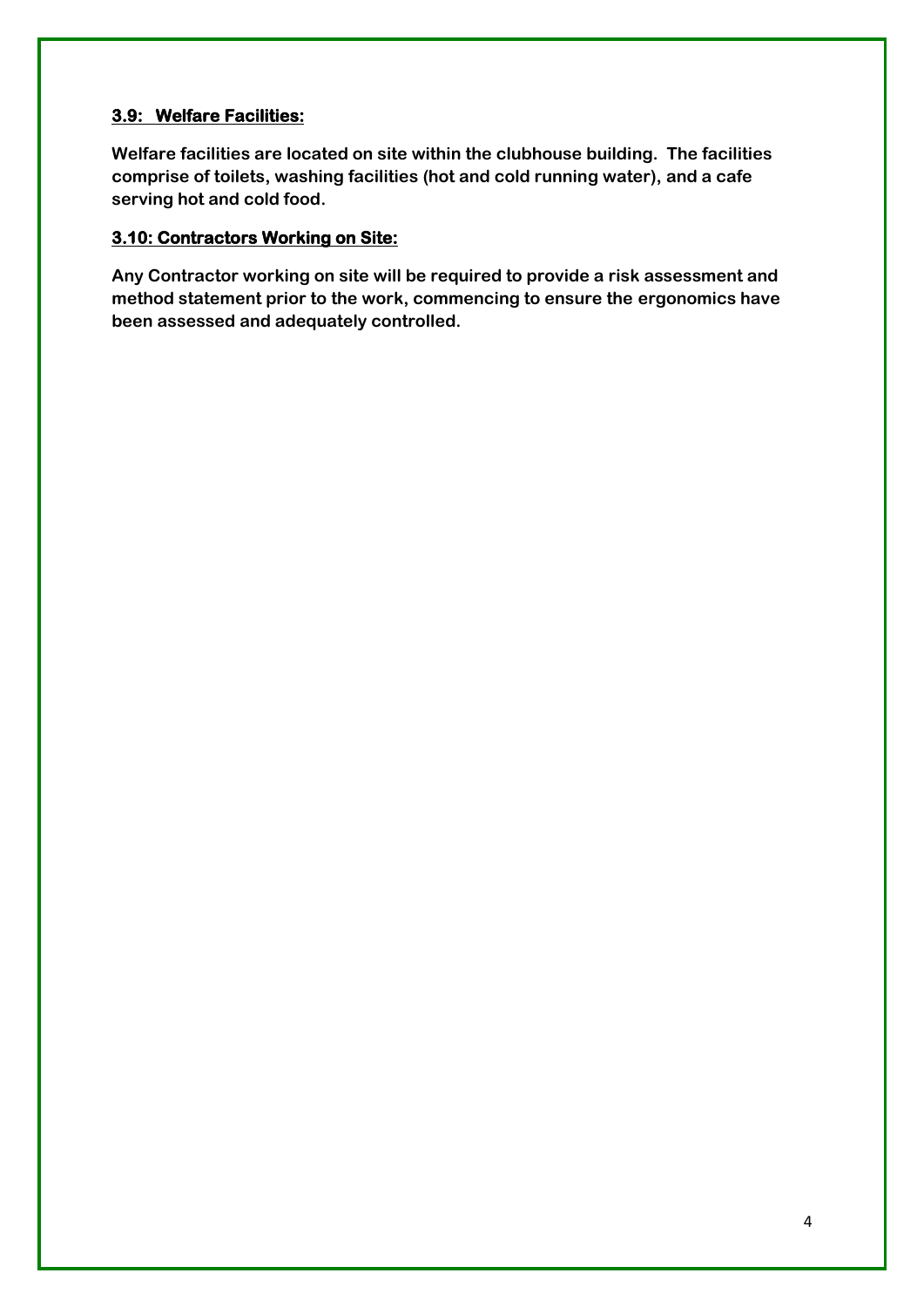### **4:- Implementation & Operation**

#### **4.1: Training:**

**Where anglers have no experience, upon request training will be given by a competent member of staff. A guide for young and inexperienced anglers is available free of charge in the tackle shop.** 

#### **4.2.: Communication and Consultation with Users, Visitors:**

**The Company recognises the need for effective communications and takes steps to ensure that users, visitors are well informed on Health & Safety matters.**

**If users, visitors have any issues with regards to their or others Health & Safety they are to inform a member of staff immediately.**

#### **4.3: Signing Anglers/Visitors Register:**

**All Persons are requested to sign in and out of the register to ensure their safe assess and egress to and from site.**

#### **4.4: Documentation Control:**

**A system of document control, amendment and update is used to ensure that all documentation is kept up to date.**

#### **4.5: Work Equipment:**

**Redbridge Lakes ensures that:** 

**Equipment is suitable for the intended purpose and complies with relevant regulations.**

**Equipment is regularly inspected by a competent person where necessary.**

**Faulty equipment is identified and repaired.**

**All electrical appliances are PAT tested at the required intervals.**

**Records of repairs recorded and maintained.**

#### **4.6: Health & Safety Signals and Signs:**

**Redbridge Lakes display the appropriate safety signs informing users, visitors of relevant information which should be adhered to, to ensure their health & safety and the health and safety of others.**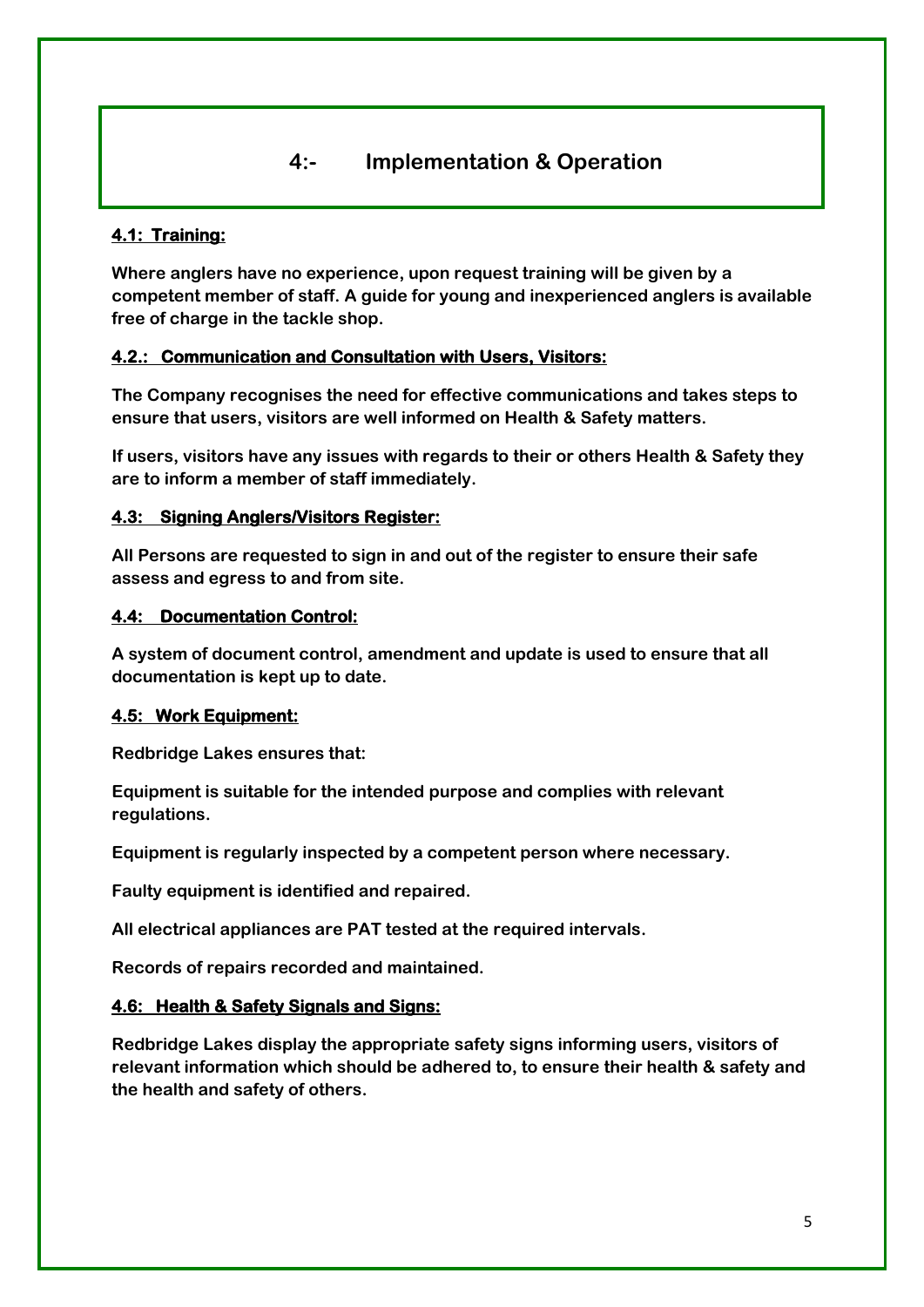### **4.07: Welfare Facilities:**

**The welfare facilities provided by Redbridge Lakes are checked on a regular basis to ensure that they are clean and tidy and in good working order.**

### **4.08: Fire Safety:**

**Redbridge Lakes takes all reasonable steps to prevent fires occurring on their premises. In the event of a fire all users, visitors must congregate at the front of the cafe and follow the information provided by a member of staff.**

### **4.09: First Aid:**

**The Registered First Aider is GORDON BULLOCK. A first aid kit is located in the café lobby outside the toilets**

#### **4.10: Refusing Entry onto Site:**

**The Management of Redbridge Lakes has the right to refuse entry onto the lakes to persons who do not comply with the rules and procedures implemented by the Company.**